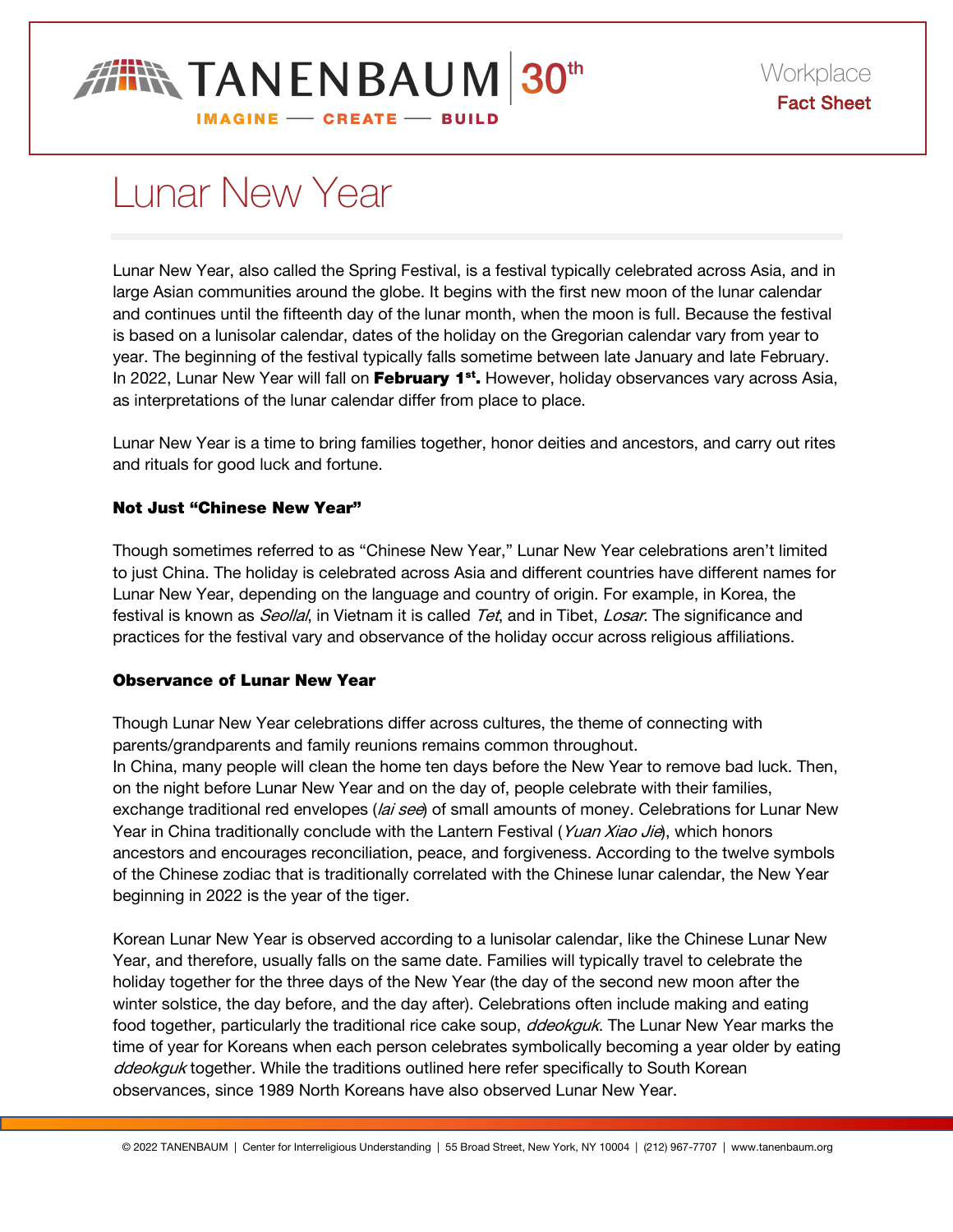

Tet, the Vietnamese celebration of the Lunar New Year, is an abbreviated name for the longer Tet Nguyen Dan or "Feast of the First Morning of the First Day" and is the most important holiday observed in Vietnam. Similar to other cultural observances of the Lunar New Year, people in Vietnam celebrate by making traditional food with their families and gifting children with red envelopes of small amounts of money. While there are both regional and religious differences in observing Tet throughout the country, there are similarities in observance by many Vietnamese. For example, on the first of the three days of Tet, the first person to visit a family's home is believed to significantly impact the family's fortune for the coming year. Therefore, a person who has a good temper, is successful, and is viewed as moral is invited as a family's first visitor to bring luck for the first day of the New Year and the subsequent year. This ritual of being the first person to enter a house is called xong dat, xong nha, or dap dat.

The traditional Tibetan observance of Losar begins one month in advance of the first day of the first month of the Tibetan lunar calendar when the new moon is seen. Preparations include cleaning the home, making new clothes, and offering different foods on the family altar. Additionally, the eight auspicious symbols of Buddhism (parasol, two golden fish, conch shell, lotus blossom, banner of victory, vase, Dharma Wheel, and the Eternal Knot) are often drawn or hung on house walls. After three days of religious offerings and time spent with family, Tibetans traditionally celebrate Losar for fifteen days until the festivities at the Butter Lamp Festival (Chunga Choepa) on the first full moon. On this day, Tibetans bring lamps that traditionally burned yak butter (though now vegetable oil or Vanaspati ghee is common) to Tibetan Buddhist temples to commemorate Buddha's victory and wisdom.

### How Will Lunar New Year Affect the Global Workplace?

Though Lunar New Year is less commonly celebrated in the West, the global significance of the holiday should not be underestimated. The holiday is celebrated across East Asia and can have implications for global trade and business more generally. Many Asian-Americans continue to celebrate Lunar New Year with their families, with many modifying the cultural practices by creating their own versions of the celebration. Lunar New Year is not a public holiday in the U.S, but companies should be mindful that their employees may decide to use their vacation time to visit family during this period.

It is common for offices within Asia to close for the Lunar New Year. Some workplaces can even close for up to three weeks. Your company should be mindful of the celebration and plan ahead if your business operations will be directly impacted by business closures in Asia. While Lunar New Year preparations may last between one month to a few days before the holiday, preparations and celebrations can significantly extend employees' time away from the office. Managers can expect employees to request time off or to ask to work remotely as they both travel to reunite with family and prepare for celebrations.

Managers should expect employees' traditions and customs to vary, as there are many different traditions associated with celebrating Lunar New Year. It should be noted that Lunar New Year can